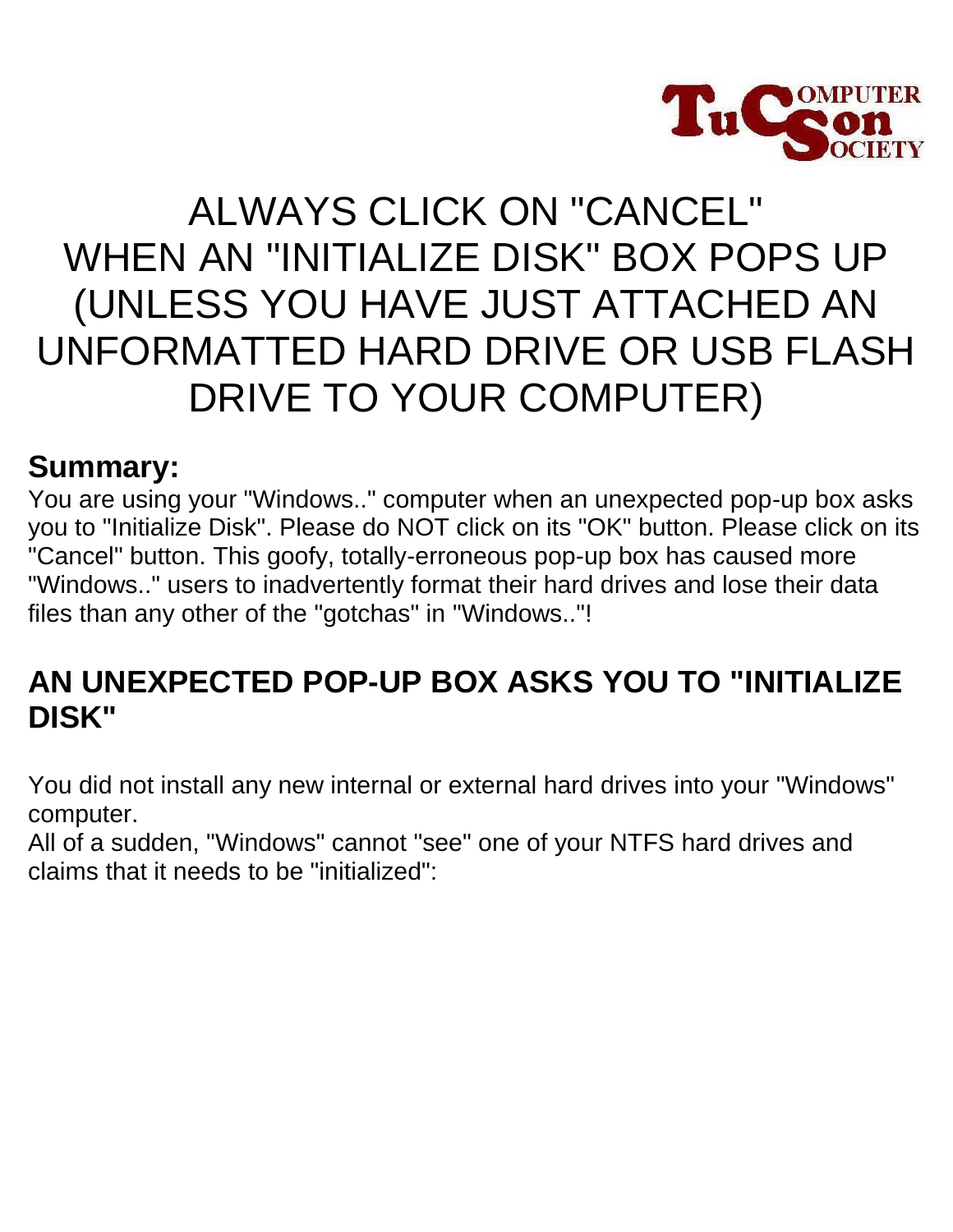## **Initialize Disk**

You must initialize a disk before Logical Disk Manager can access it.

## Select disks:



Use the following partition style for the selected disks:

- C MBR (Master Boot Record)
- G GPT (GUID Partition Table)

Note: The GPT partition style is not recognized by all previous version It is recommended for disks larger than 2TB, or disks used on Itaniumcomputers.

ОK

You should click on the "Cancel" button of the "Intialize Disk" box.

If you allow Windows to "initialize" and then format this hard drive, you will lose all programs and/or data files that are stored on this hard drive. In other words, do not allow "Windows" to "initialize" the failed hard drive.

After you click on the "Cancel" button box, the "Initialize Disk" box will disappear.